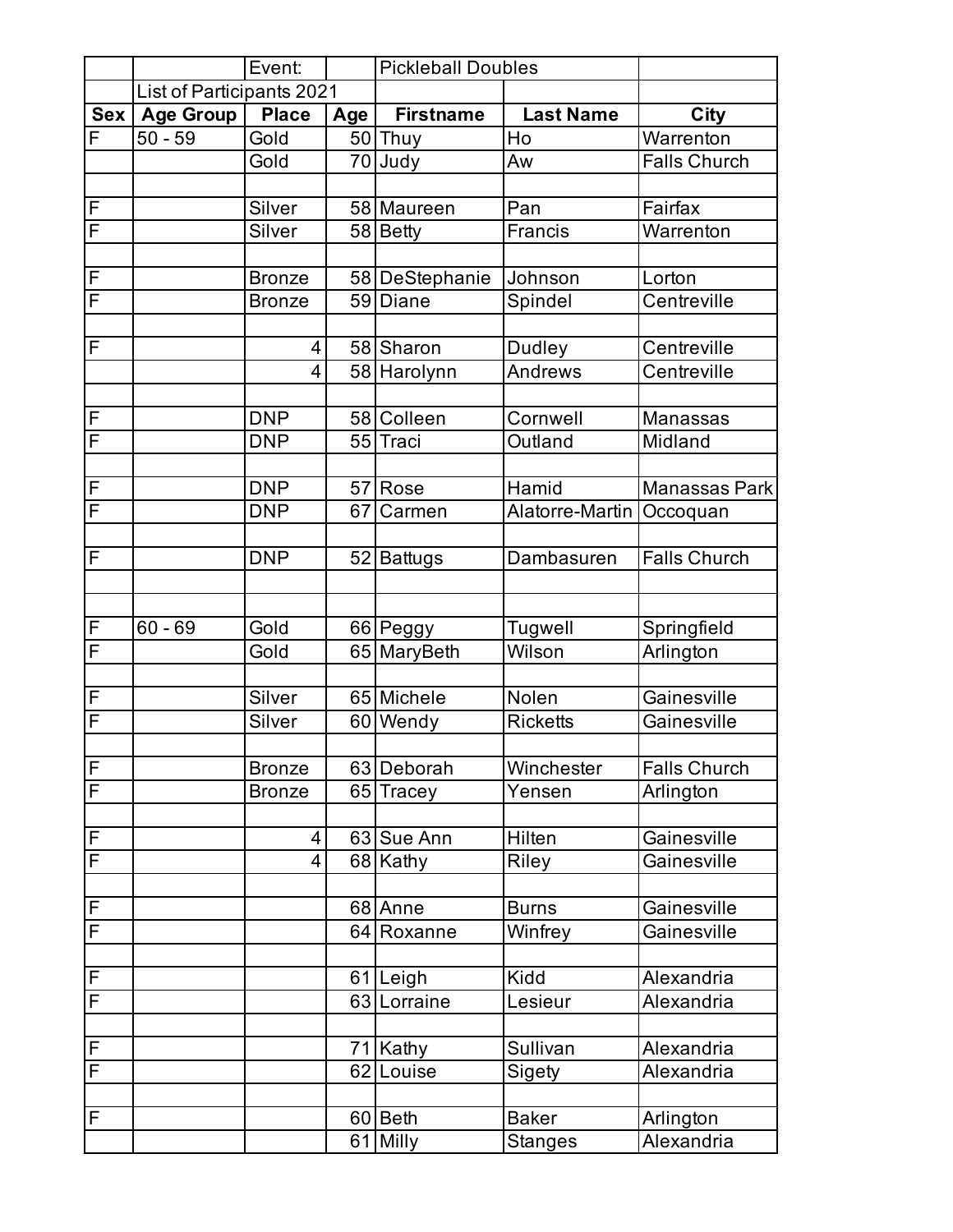| F                                                                                     |                           | <b>DNP</b>    |     | 60 Kathleen      | Murray            | Arlington           |
|---------------------------------------------------------------------------------------|---------------------------|---------------|-----|------------------|-------------------|---------------------|
| F                                                                                     |                           | <b>DNP</b>    |     | 75 Beth          | <b>Baynes</b>     | Alexandria          |
|                                                                                       |                           |               |     |                  |                   |                     |
| $\overline{F}$                                                                        |                           | <b>DNP</b>    |     | 68 Trish         | LeBlanc           | Alexandria          |
| F                                                                                     |                           | <b>DNP</b>    |     | 64 Bert          | Zaritsky          | Alexandria          |
|                                                                                       |                           |               |     |                  |                   |                     |
| F                                                                                     |                           | <b>DNP</b>    |     | 65 Debbie        | Shott             | Herndon             |
| $\overline{F}$                                                                        |                           | <b>DNP</b>    | 61  | Diane            | Hohman            | Alexandria          |
|                                                                                       |                           |               |     |                  |                   |                     |
|                                                                                       |                           |               |     |                  |                   |                     |
| $\overline{F}$                                                                        | 70 - 79                   | Gold          |     | 79 Helen         | Garrett           | McLean,             |
| $\overline{F}$                                                                        |                           | Gold          |     | 79 Sandra        | <b>Simmers</b>    | Hillsboro           |
|                                                                                       |                           |               |     |                  |                   |                     |
| $\overline{F}$                                                                        |                           | Silver        |     | 72 Honora        | Dent              | Arlington           |
| $\overline{F}$                                                                        |                           | Silver        |     | 73 Fran          | <b>Dudick</b>     | Arlington           |
|                                                                                       |                           |               |     |                  |                   |                     |
| F                                                                                     |                           | <b>DNP</b>    |     | 76 Marian        | Lapp              | Arlington           |
| $\overline{\mathsf{F}}$                                                               |                           | <b>DNP</b>    | 77  | Karen            | Pearson           | McLean              |
|                                                                                       |                           |               |     |                  |                   |                     |
| F                                                                                     | $80 - 89$                 | Gold          |     | 81 Helen         | Crum              | Annandale           |
| $\overline{\mathsf{F}}$                                                               |                           | Gold          |     | 88 Alease        | <b>Brooks</b>     |                     |
|                                                                                       |                           |               |     |                  |                   | Arlington           |
| $\overline{\mathsf{L}}$                                                               |                           | <b>DNP</b>    |     | 86 Betty         | de la Cruz        | Arlington           |
|                                                                                       |                           |               |     |                  |                   |                     |
|                                                                                       |                           |               |     |                  |                   |                     |
|                                                                                       | List of Participants 2021 |               |     |                  |                   |                     |
| <b>Sex</b>                                                                            | <b>Age Group</b>          | <b>Place</b>  | Age | <b>Firstname</b> | <b>Last Name</b>  | <b>City</b>         |
| M                                                                                     | $50 - 59$                 | Gold          |     | 59 Rayman        | Hamid             | Manassas Park       |
|                                                                                       |                           | Gold          |     | 60 Andy          | Gardner           | Fairfax             |
|                                                                                       |                           |               |     |                  |                   |                     |
| M                                                                                     |                           | Silver        |     | 57 Matt          | Durant            | Warrenton           |
| M                                                                                     |                           | Silver        |     | 54 Randy         | Mantiply          | Warrenton           |
|                                                                                       |                           |               |     |                  |                   |                     |
| M                                                                                     |                           | <b>Bronze</b> |     | 51 Nabil         | <b>Bourdouane</b> | <b>Falls Church</b> |
| M                                                                                     |                           | <b>Bronze</b> |     | 65 Franz         | Roland            | Oakton              |
|                                                                                       |                           |               |     |                  |                   |                     |
| $\mathsf{M}% _{T}=\mathsf{M}_{T}\!\left( a,b\right) ,\ \mathsf{M}_{T}=\mathsf{M}_{T}$ |                           | 4             |     | 53 Raul          | <b>Berrios</b>    | Centreville         |
| ${\sf M}$                                                                             |                           | 4             |     | 62 Ron           | Cortese           | Oakton              |
|                                                                                       |                           |               |     |                  |                   |                     |
| $\mathsf{M}% _{T}=\mathsf{M}_{T}\!\left( a,b\right) ,\ \mathsf{M}_{T}=\mathsf{M}_{T}$ |                           | 5             |     | 52 Ori           | Hoffer            | Arlington           |
| M                                                                                     |                           | 5             |     | 53 Sumitava      | Chatterjee        | Arlington           |
|                                                                                       |                           |               |     |                  |                   |                     |
| M                                                                                     |                           | <b>DNP</b>    |     | 57 Tony          | Hoffman           | Arlington           |
| M                                                                                     |                           | <b>DNP</b>    |     | 57 Stephen       | Neal              | Chantilly           |
|                                                                                       |                           |               |     |                  |                   |                     |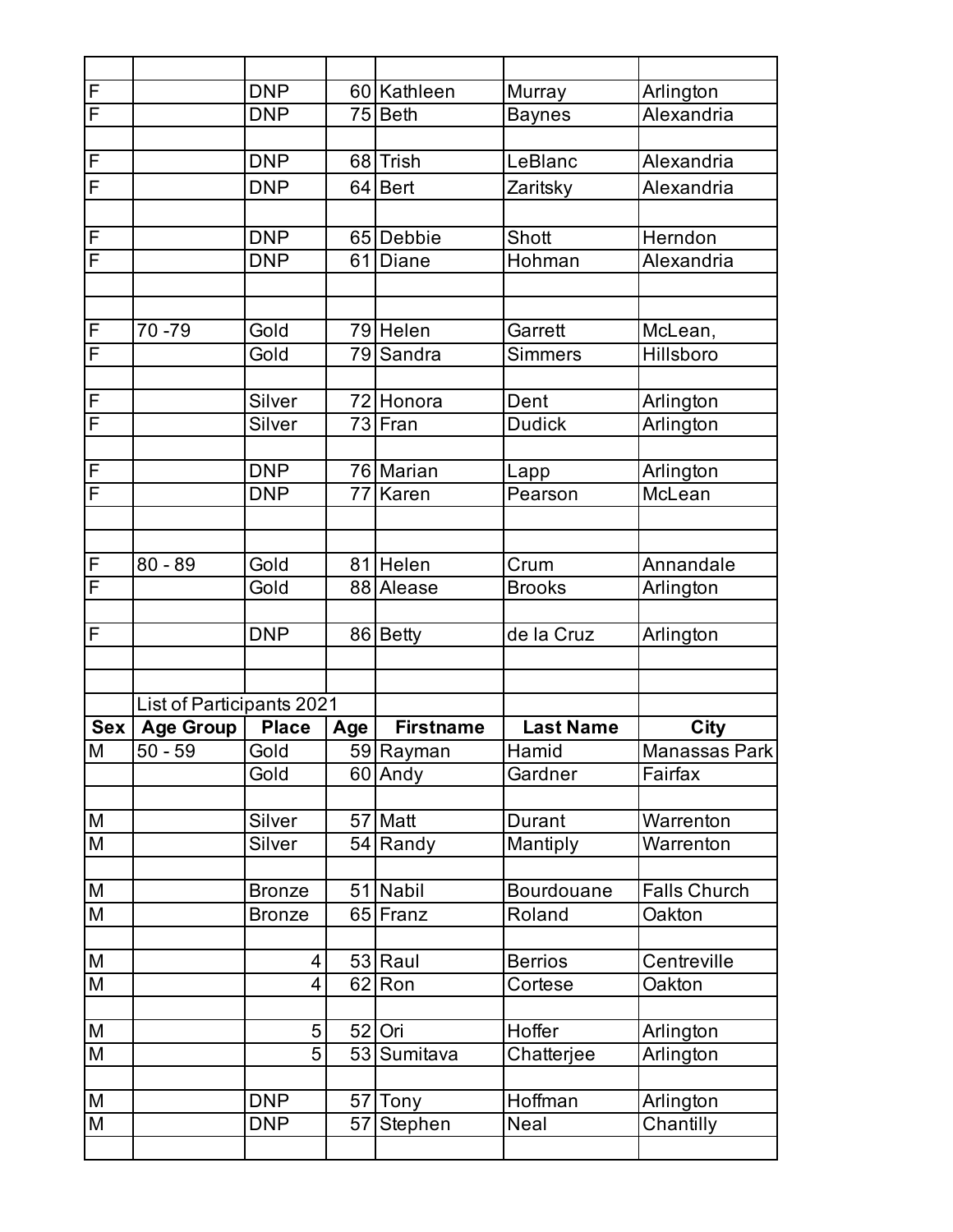| $\overline{M}$                                                                        | $60 - 69$ | Gold           | 60 Sum               | Soeun            | Sterling         |
|---------------------------------------------------------------------------------------|-----------|----------------|----------------------|------------------|------------------|
| $\overline{\mathsf{M}}$                                                               |           | Gold           | 74 Lee               | Cassel           | Herndon          |
|                                                                                       |           |                |                      |                  |                  |
| $\overline{M}$                                                                        |           | Silver         | 69 Jon               | Tervo            | Springfield      |
| M                                                                                     |           | Silver         | 69 Robert            | Thompson         | Arlington        |
|                                                                                       |           |                |                      |                  |                  |
| M                                                                                     |           | <b>Bronze</b>  | 69 Gregory           | Gallagher        | Alexandria       |
|                                                                                       |           | <b>Bronze</b>  | 60 Andy              | Gardner          | Fairfax          |
|                                                                                       |           |                |                      |                  |                  |
| M                                                                                     |           | 4              | 62 Brian             | <b>Hess</b>      | Arlington        |
| M                                                                                     |           | 4              | 71 Walter            | Zaumseil         | Arlington        |
|                                                                                       |           |                |                      |                  |                  |
| $\overline{\mathsf{M}}$                                                               |           |                | 62 James             | Hohman           | Alexandria       |
| $\overline{\mathsf{M}}$                                                               |           |                | 63 Robert            | Prinzbach        | Alexandria       |
|                                                                                       |           |                |                      |                  |                  |
| $\overline{\mathsf{M}}$                                                               |           |                | 63 Brian             | <b>Kuehn</b>     | Arlington        |
| M                                                                                     |           |                | 62 James             | Pearce           | Alexandria       |
|                                                                                       |           |                |                      |                  |                  |
| M                                                                                     |           |                | 69 James             | Reed             | Arlington        |
| M                                                                                     |           |                | 62 Timothy           | Ryan             | Arlington        |
|                                                                                       |           |                |                      |                  |                  |
| M                                                                                     |           |                | 71 David             | Sullivan         | Alexandria       |
| M                                                                                     |           |                | 61 Brandon           | White            | Alexandria       |
|                                                                                       |           |                |                      |                  |                  |
| M                                                                                     |           |                | 62 Peter             | <b>Baker</b>     | <b>Broad Run</b> |
| $\overline{\mathsf{M}}$                                                               |           |                | 68 Boris             | Reshko           | <b>Dumfries</b>  |
|                                                                                       |           |                |                      |                  |                  |
| M                                                                                     |           | <b>DNP</b>     | 66 Benjamin          | Viellieu         | <b>Burke</b>     |
| M                                                                                     |           | <b>DNP</b>     | 61 Mark              | Weber            | Oakton           |
|                                                                                       |           |                |                      |                  |                  |
| M                                                                                     | $70 - 74$ | Gold           |                      |                  | Gainesville      |
| M                                                                                     |           | Gold           | 72 Douglas<br>78 Don | Hastings<br>Tomb | Arlington        |
|                                                                                       |           |                |                      |                  |                  |
| ${\sf M}$                                                                             |           | Silver         | 72 Michael           | <b>Byrnes</b>    | Arlington        |
| $\overline{\mathsf{M}}$                                                               |           | Silver         | 79 Dennis            | Clague           | Arlington        |
|                                                                                       |           |                |                      |                  |                  |
| M                                                                                     |           | <b>Bronze</b>  | $75$ Bill            | Palmer           | Arlington        |
| M                                                                                     |           | <b>Bronze</b>  | $71$ Ed              | Latsha           | Arlington        |
|                                                                                       |           |                |                      |                  |                  |
| M                                                                                     |           | 4              | 71 Chris             | <b>Bosco</b>     | Gainsville       |
| M                                                                                     |           | $\overline{4}$ | $\overline{76}$ Bob  | Moe              | Gainesville      |
|                                                                                       |           |                |                      |                  |                  |
| $\mathsf{M}% _{T}=\mathsf{M}_{T}\!\left( a,b\right) ,\ \mathsf{M}_{T}=\mathsf{M}_{T}$ |           |                | 71 Peter             | Gruene           | Gainesville      |
| M                                                                                     |           |                | $\overline{71}$ Rand | Jones            | Gainesville      |
|                                                                                       |           |                |                      |                  |                  |
|                                                                                       |           |                |                      |                  |                  |